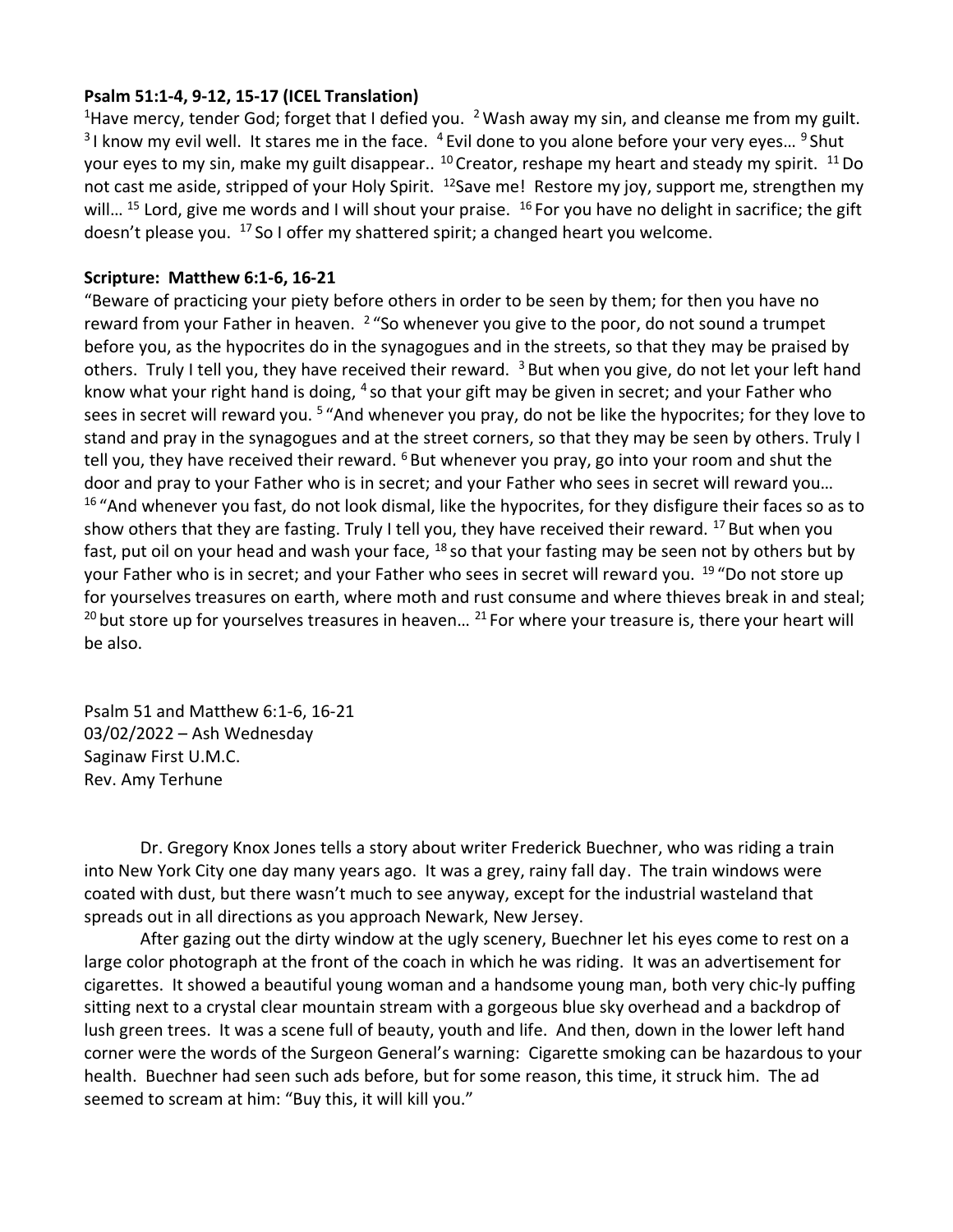And he realized that the ad wasn't just about smoking. It proclaimed something deadly about the human race—that sometimes we are our own worst enemies. We would buy a product that would destroy us. And its not just cigarettes. There are all sorts of things out there to buy that aren't good for us. But that is just the beginning. As nations, we stockpile new weapons and old hostilities that may end up destroying the whole planet. As individuals, we stockpile anger, jealousy, resentment unhealthy attitudes and behaviors that could undo us from the inside out. [3 ¶s from "The Darkness of the World" by King Duncan, www.Sermons.com.] That part of our human nature that is our own worst enemy—that yearns for what hurts us—has a name. And you know what it is, of course. It's called sin. We don't like to talk about it very much. But there's no getting around it today.

46 days from now—that's 40 days of Lent and 6 Sundays—we will pause from our normal routine to experience and live through again the death and resurrection of Jesus Christ. Many centuries ago now, our faith leaders decided that such a momentous time need spiritual preparation in order to truly appreciate it. Which is how Lent came to be. And they were right. We start with Ashes—a symbol of mortality and of sinfulness—to remind ourselves again that we're human, we're broken, we're entangled in sin, and we need this. But something happened along the way. During Lent as a whole, and on Ash Wednesday in particular, *some* folks began to confuse humility with humiliation. Humily is rooted in the term 'humble' and indicates a mindset—a proper and healthy understanding of our place in relationship to God, as in God is God and we are not. Humility is the opposite of arrogance. We need humility. But humiliation is a power ploy whereby one is made to feel shame, embarrassment, disgrace, worthlessness, or insignificance. The opposite of humiliation is dignity. And I assure you that while God desires our humility, God will never strip humankind of dignity. Quite contrary, Christ comes to earth to show us in his life and teaching how to bestow dignity on the marginalized, and his death and resurrection assures dignity to all humankind by reaffirming our sacred worth in God's eyes.

The word "Lent" comes from an Old English word meaning "a lengthening" as the days become longer and warmer with spring's approach. So Lent originally was based in the coming of spring and life. Because the church season always fell at this time of year, the name came to apply to the ecclesiastical observance as well. Lent is a season of reflection, but it is also a season of preparing for new life.

Christians have been observing Ash Wednesday for nearly a thousand years. I hate that expression, by the way. *Observing* Ash Wednesday. Christian faith is really not something we want to observe. It's something we want to experience. So let's say that Christians have been experiencing Ash Wednesday for nearly a thousand years. And now it's our turn—our turn to return our hearts to God's shaping and guidance.

The journey we begin today is one that we walk with Christ, not apart from him. In our gospel lesson tonight, Jesus begins with the word beware. It's from the Germanic root word warez, meaning perceive. Beware means be perceptive; be thoughtful; pay attention; think things through; have care. It's more than cautionary. It's about engaging spiritual practices intentionally. And then Jesus goes on to talk about three really good practices: giving to charity, prayer, and fasting. Why would he instruct us to be both cautious and intentional when we're setting out to do something good? Notice, he's not telling us not to do these things. Rather, Jesus is telling us not to do them reflexively and without thought. What he's asking us to do is examine our motives. Specifically, he asking us to check ourselves for a desire to be recognized and applauded by others for the good we do. Because it is good for us to do things that bring no benefit, that challenge us, that stretch us. That's what goes in to preparing for new life.